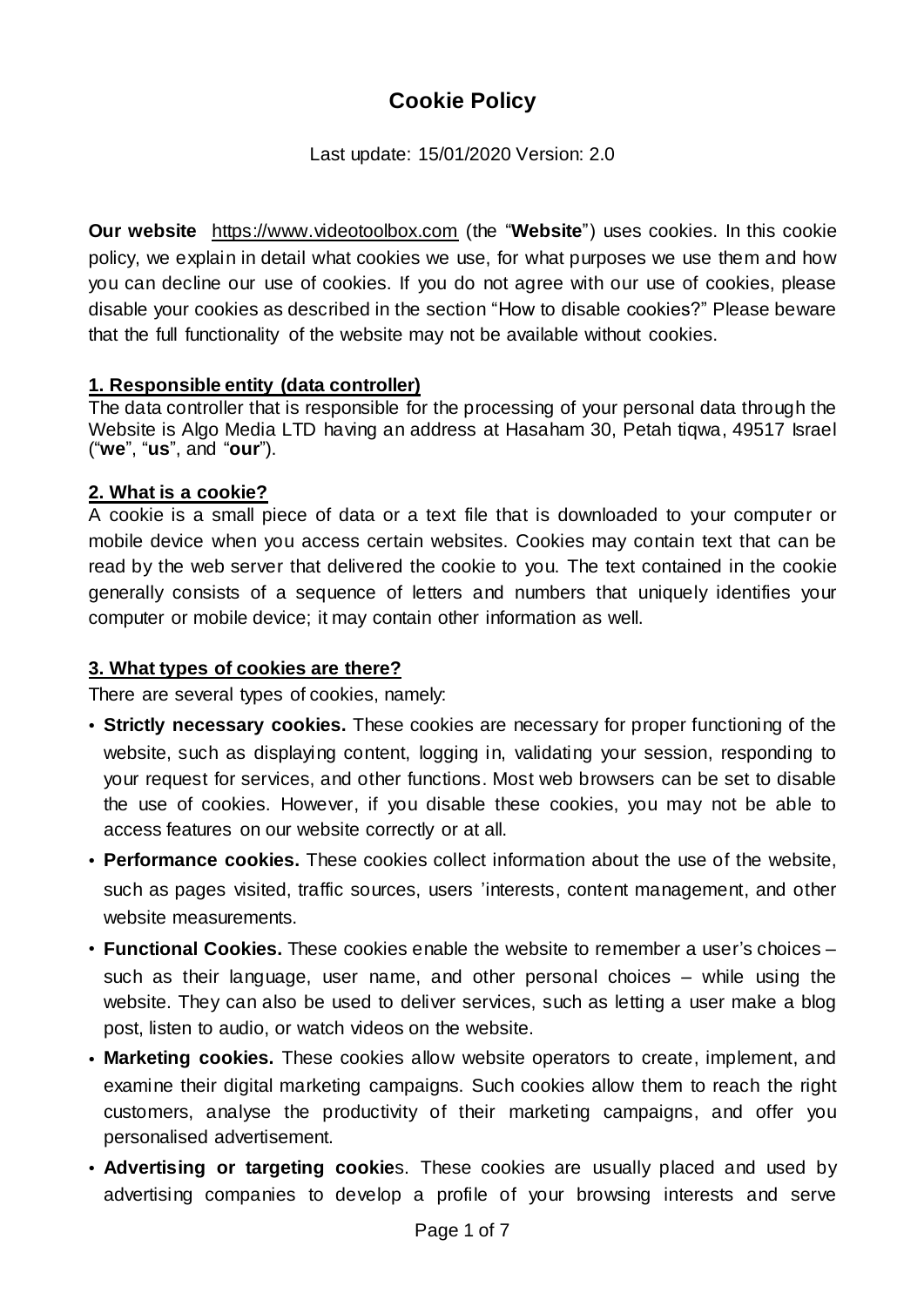advertisements on other websites that are related to your interests. You will see less advertising if you disable these cookies.

- **Session Cookies.** These cookies allow websites to link the actions of a user during a browser session. They may be used for a variety of purposes, such as remembering what a user has put in their shopping cart as they browse a website. Session cookies also permit users to be recognized as they navigate a website so that any item or page changes they make are remembered from page to page. Session cookies expire after a browser session; thus, they are not stored long term.
- **Persistent cookies.** These cookies are stored on a user's device in between browser sessions, which allows the user's preferences or actions across a site (or, in some cases, across different sites) to be remembered. Persistent cookies may be used for a variety of purposes, including remembering users' choices and preferences when using a website or to target advertising to them.

#### **4. Cookie consent**

When you visit the website for the first time, we may ask you to provide us with your consent to our use of cookies via a cookie consent banner. If you do not provide your consent to our use of all cookies, we may serve you technical cookies only that are strictly necessary to ensure the proper functioning of the Website. The use of such cookies does not require your consent. Please note that we may not be able to provide you with the best possible user experience if not all cookies are enabled. By accepting all cookies, you are giving us, and third parties we partner with, permission to place, store, and access some or all the cookies described below on your computer.

#### **5. What cookies do we use and for what purposes?**

We use a few types of cookies on the Website. In general we use cookies for:

- Identifying the areas of our Website that you have visited;
- Personalising content that you see on our Website
- Our Website analytics;
- Re-marketing our products or services to you;
- Remembering your preferences, settings, and login details;
- Targeted advertising and serving ads relevant to your interests;
- Affiliate marketing;
- Allowing you to post comments; and
- Allowing you to share content with social networks.

The table below provides an overview of cookies used by us on the Website, including their purpose and expiration time.

| <b>Strictly necessary cookies</b> |                            |                         |                   |                                                                              |  |  |  |
|-----------------------------------|----------------------------|-------------------------|-------------------|------------------------------------------------------------------------------|--|--|--|
| <b>Name</b>                       | <b>Type</b>                | Provider/cont<br>roller | <b>Expiration</b> | <b>Purpose</b>                                                               |  |  |  |
| checkForPermi                     | Third-party<br>HTTP cookie | bidr.io                 | 1 day             | The cookie determines whether the<br>visitor has accepted the cookie consent |  |  |  |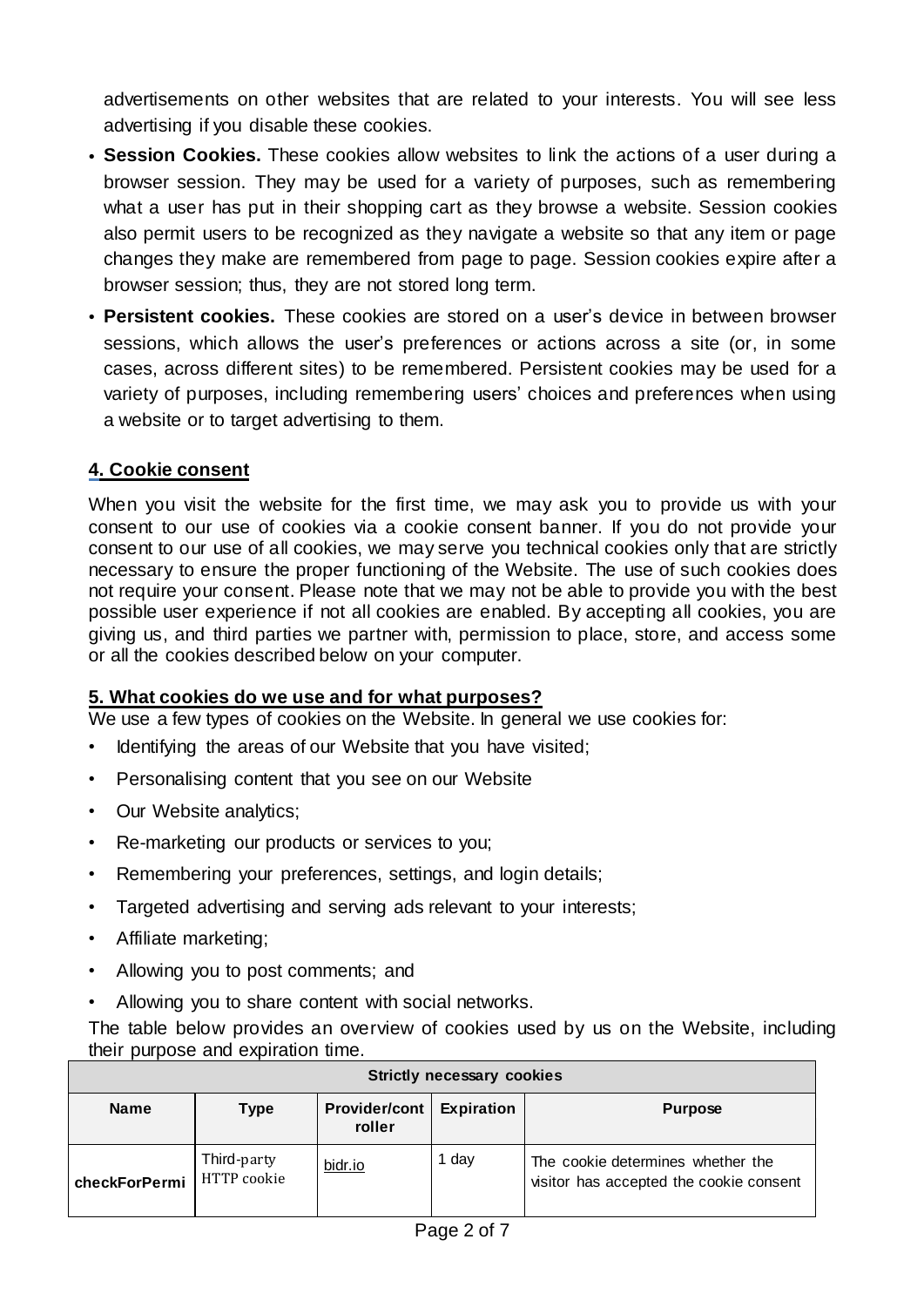| ssion            |                             |                                  |                           | box.                                                                                                                                                                                                                                                                 |
|------------------|-----------------------------|----------------------------------|---------------------------|----------------------------------------------------------------------------------------------------------------------------------------------------------------------------------------------------------------------------------------------------------------------|
| cu               | Third-party<br>HTTP cookie  | ipredictive.co<br>m              | 1 year                    | The cookie is used to detect if the visitor<br>has accepted the marketing category in<br>the cookie banner. This cookie is<br>necessary for GDPR-compliance of the<br>Website.                                                                                       |
| <b>PHPSESSID</b> | First-party<br>HTTP cookie  | We                               | End of<br>session         | The cookie preserves user session state<br>across page requests.                                                                                                                                                                                                     |
|                  |                             |                                  | <b>Statistics cookies</b> |                                                                                                                                                                                                                                                                      |
| Name             | <b>Type</b>                 | <b>Provider/cont</b><br>roller   | <b>Expiration</b>         | <b>Purpose</b>                                                                                                                                                                                                                                                       |
| _ga              | First-party<br>HTTP cookie  | We                               | 2 years                   | The cookie is used to set a unique ID<br>that is used to generate statistical data<br>on how you use the Website.                                                                                                                                                    |
| _gat             | First-party<br>HTTP cookie  | We                               | 1 day                     | The cookie is used by Google Analytics to<br>throttle request rate.                                                                                                                                                                                                  |
| _gid             | First-party<br>HTTP cookie  | We                               | 1 day                     | The cookie is used to set a unique ID<br>that is used to generate statistical data<br>on how you use the Website.                                                                                                                                                    |
| qca              | First-party<br>HTTP cookie  | We                               | 1 year                    | The cookie collects data on the user's<br>visits to the Website, such as the<br>number of visits, average time spent on<br>the Website and what pages have been<br>loaded with the purpose of generating<br>reports for optimising the Website<br>content.           |
| collect          | Third-party<br>Pixel cookie | google-<br>analytics.com         | End of<br>session         | The cookie is used to (i) send data to<br>Google Analytics about your device and<br>behaviour and (ii) track you across<br>devices and marketing channels.                                                                                                           |
| d                | Third-party<br>HTTP cookie  | quantserve.co<br>$\underline{m}$ | 3 months                  | The cookie collects anonymous data on<br>the user's visits to the Website, such as<br>the number of visits, average time spent<br>on the Website and what pages have<br>been loaded with the purpose of<br>generating reports for optimising the<br>Website content. |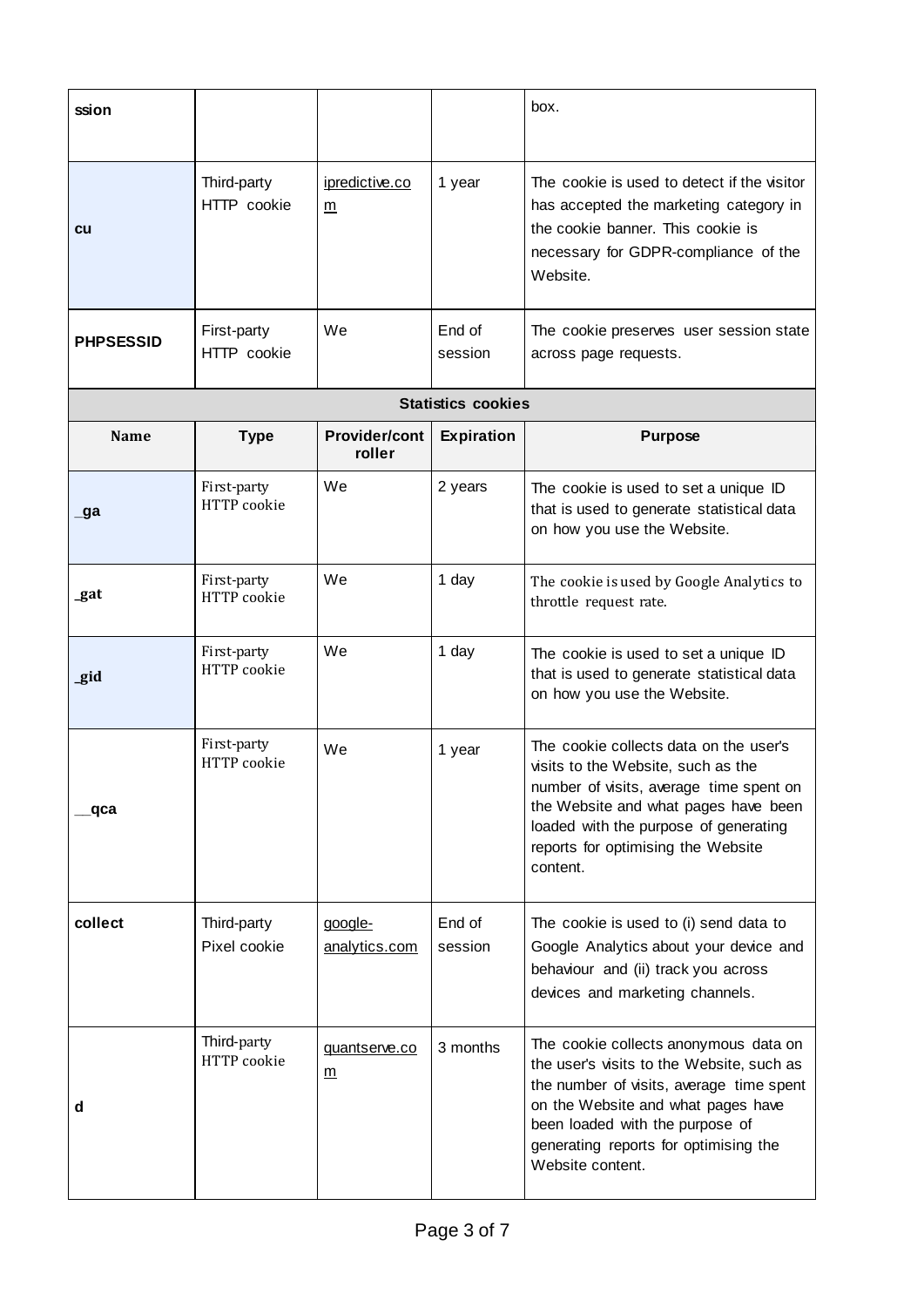| PugT                                  | Third-party<br>HTTP cookie                                           | pubmatic.com                   | 29 days                     | The cookie is used to determine the<br>number of times the cookies have been<br>updated in the visitor's browser. It is<br>used to optimize the website's server<br>efficiency.                                                                                                                                                                                                                                                                                                                                                                                                                                                                                                |                                                 |  |  |  |
|---------------------------------------|----------------------------------------------------------------------|--------------------------------|-----------------------------|--------------------------------------------------------------------------------------------------------------------------------------------------------------------------------------------------------------------------------------------------------------------------------------------------------------------------------------------------------------------------------------------------------------------------------------------------------------------------------------------------------------------------------------------------------------------------------------------------------------------------------------------------------------------------------|-------------------------------------------------|--|--|--|
| px.gif                                | Third-party<br>Pixel cookie                                          | ad-delivery.net                | End of<br>session           | The cookie is used to determine if the<br>visitor has any adblocker software in<br>their browser $-$ this information can be<br>used to make Website content<br>inaccessible to visitors if the Website is<br>financed with third-party advertisement.                                                                                                                                                                                                                                                                                                                                                                                                                         |                                                 |  |  |  |
| <b>Marketing cookies</b>              |                                                                      |                                |                             |                                                                                                                                                                                                                                                                                                                                                                                                                                                                                                                                                                                                                                                                                |                                                 |  |  |  |
|                                       |                                                                      |                                |                             |                                                                                                                                                                                                                                                                                                                                                                                                                                                                                                                                                                                                                                                                                |                                                 |  |  |  |
| Name                                  | <b>Type</b>                                                          | <b>Provider/cont</b><br>roller | <b>Expiration</b>           |                                                                                                                                                                                                                                                                                                                                                                                                                                                                                                                                                                                                                                                                                | <b>Purpose</b>                                  |  |  |  |
| adition.com,<br>w55c.net, and others. | adsystem.com, served-by.pixfuture.com,<br>mathtag.com,               |                                | bidtheatre.com, sonobi.com, | We use first-party and third-party marketing cookies provided by convexity.net, cpx.to, de17a.com,<br>ml314.com, mrpdata.net, deepintent.com, dyntrk.com, exelator.com, extend.tv, blismedia.com, amazon-<br>contextweb.com, districtm.io, pubmatic.com, tribalfusion.com, acuityplatform.com, yahoo.com, bidr.io,<br>adhigh.net, mfadsrvr.com, bidswitch.net, rubiconproject.com, zorosrv.com, casalemedia.com, netmng.com,<br>everesttech.net, gumgum.com, de17a.com, widespace.com, doubleclick.net, tapad.com, guantserve.com,<br>33across.com, um.simpli.fi, runds.com, stackadapt.com, taboola.com, tapad.com, simpli.fi, turn.com,<br>00000000000000000000yieldlab.net, | twitter.com, crwdcntrl.net,<br>justpremium.com, |  |  |  |
| For<br>the                            | list<br>http://videotoolbox.com/Cookie scan report VideoToolbox.pdf. | Ωf                             | mark eting                  | cookies,                                                                                                                                                                                                                                                                                                                                                                                                                                                                                                                                                                                                                                                                       | please<br>visit                                 |  |  |  |

#### **6. Interest-based advertising**

We may place targeted interest-based advertisements on the Website as a part of the advertising network Google AdSense. Such advertisements are generated on the basis of your use of the Website and the data generated by your cookies. You can control how such advertisements are shown to you or opt-out from targeted advertising by consulting the guide powered by the Digital Advertising Alliance available at [https://youradchoices.com](https://youradchoices.com/) and Network Advertising Initiative available at [https://www.networkadvertising.org.](https://www.networkadvertising.org/)

#### **7. Disabling cookies**

When we ask you to provide your consent to our use of non-strictly necessary cookies, you have a freedom not to provide such consent. If you would like to refuse our use of cookies on the Website, you can do it at any time by declining cookies in your browser or device. Please note that you cannot decline strictly necessary technical cookies.

You can manage the acceptance or rejection of cookies on your browser, according to the additional information provided on the below listed links. Please keep in mind that any settings on your browser, regarding the refusal of necessary cookies will likely influence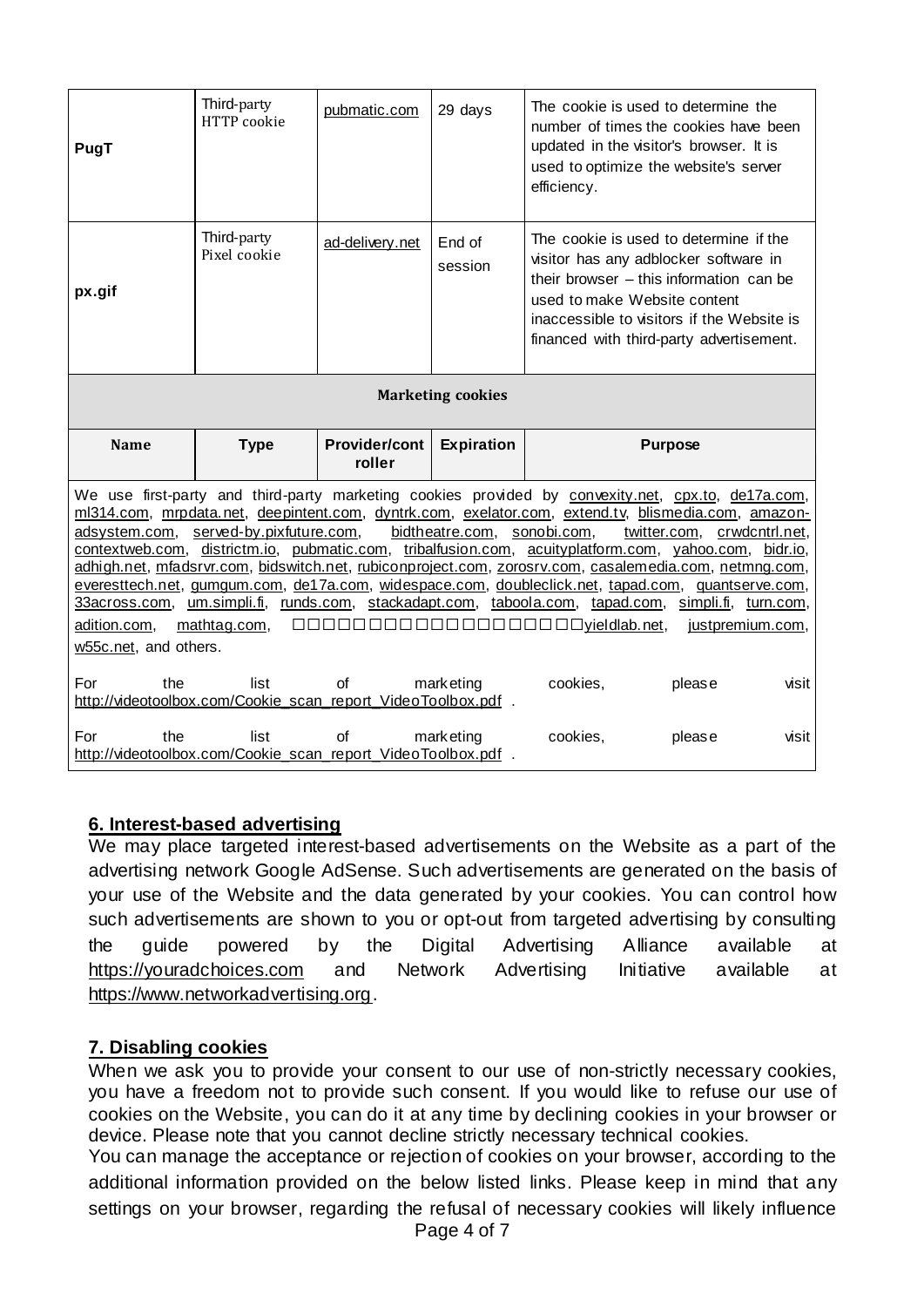your browsing experience on our Website, or even might prevent the usage of some or all of our services. In such a case, we accept no liability for the consequences of the poor functioning of our Website and our services resulting from the refusal or deletion of cookies.

For the management of cookies and your choices, the configuration of each browser is different. It is described in the help menu of your browser, which will allow you to know how to change your selection for cookies:

- Microsoft Internet Explorer: [http://windows.microsoft.com/en-US/windows](http://windows.microsoft.com/en-US/windows-vista/Block-or-allow-cookies)[vista/Block-or-allow-cookies](http://windows.microsoft.com/en-US/windows-vista/Block-or-allow-cookies)
- Microsoft Edge: [https://privacy.microsoft.com/en-us/windows-10-microsoft](https://privacy.microsoft.com/en-us/windows-10-microsoft-edge-and-privacy)[edge-and-privacy](https://privacy.microsoft.com/en-us/windows-10-microsoft-edge-and-privacy)
- Apple Safari: <https://support.apple.com/en-gb/guide/safari/sfri11471/mac>
- Google **Chrome:** Chrome: Chrome: Chrome: Chrome: Chrome: Chrome: Chrome: Chrome: Chrome: Chrome: Chrome: Chrome: Chrome: Chrome: Chrome: Chrome: Chrome: Chrome: Chrome: Chrome: Chrome: Chrome: Chrome: Chrome: Chrome: Chr [http://support.google.com/chrome/bin/answer.py?hl=en&hlrm=en&answer=9564](http://support.google.com/chrome/bin/answer.py?hl=en&hlrm=en&answer=95647) [7](http://support.google.com/chrome/bin/answer.py?hl=en&hlrm=en&answer=95647)
- Mozilla Firefox: <https://support.mozilla.org/en-US/kb/how-clear-firefox-cache>
- Opera: <http://help.opera.com/Windows/10.20/en/cookies.html>

The following links may also provide you with information on how to opt-out from certain types of cookies:

- Google Analytics Cookies: <https://tools.google.com/dlpage/gaoptout>
- Facebook cookies: <https://www.facebook.com/help/cookies/>
- Twitter cookies: [https://support.twitter.com/articles/20170518-use-of-cookies](https://support.twitter.com/articles/20170518-use-of-cookies-and-similar-technologies-by-twitter)[and-similar-technologies-by-twitter](https://support.twitter.com/articles/20170518-use-of-cookies-and-similar-technologies-by-twitter)
- Pinterest cookies: <https://policy.pinterest.com/cookies>
- LinkedIn cookies: [https://www.linkedin.com/legal/cookie-policy?\\_l=en\\_US](https://www.linkedin.com/legal/cookie-policy?_l=en_US)
- DoubleClick cookies: <https://www.google.com/settings/u/0/ads/authenticated>

You may also learn more by visiting [http://www.youronlinechoices.com/en/about](http://www.youronlinechoices.com/en/about-advertising-content)[advertising-content](http://www.youronlinechoices.com/en/about-advertising-content) and <http://www.youronlinechoices.com/en/controling-its-cookies/> . Finally, some cookies are deposited by third-party providers for the purpose of personalised advertising. You can also click on the following links to learn more about their practices and exercise your choices (keep in mind that this list is only partial and includes industry leaders which are likely to be found on our Website, notice list might change from time to time):

- Rubicon Cookies: [http://www.rubiconproject.com/privacy/consumer-online](http://www.rubiconproject.com/privacy/consumer-online-profile-and-opt-out/)[profile-and-opt-out/](http://www.rubiconproject.com/privacy/consumer-online-profile-and-opt-out/)
- DoubleClick for Publisher Cookies: <https://www.google.com/settings/u/0/ads/authenticated>
- AppNexus cookies: <http://appnexus.com/en/company/platform-privacy-policy-en>
- Cookie weborama: <https://weborama.com/en/respect-of-the-private-life/>
- Cookie Index Exchange: <http://www.indexexchange.com/privacy/>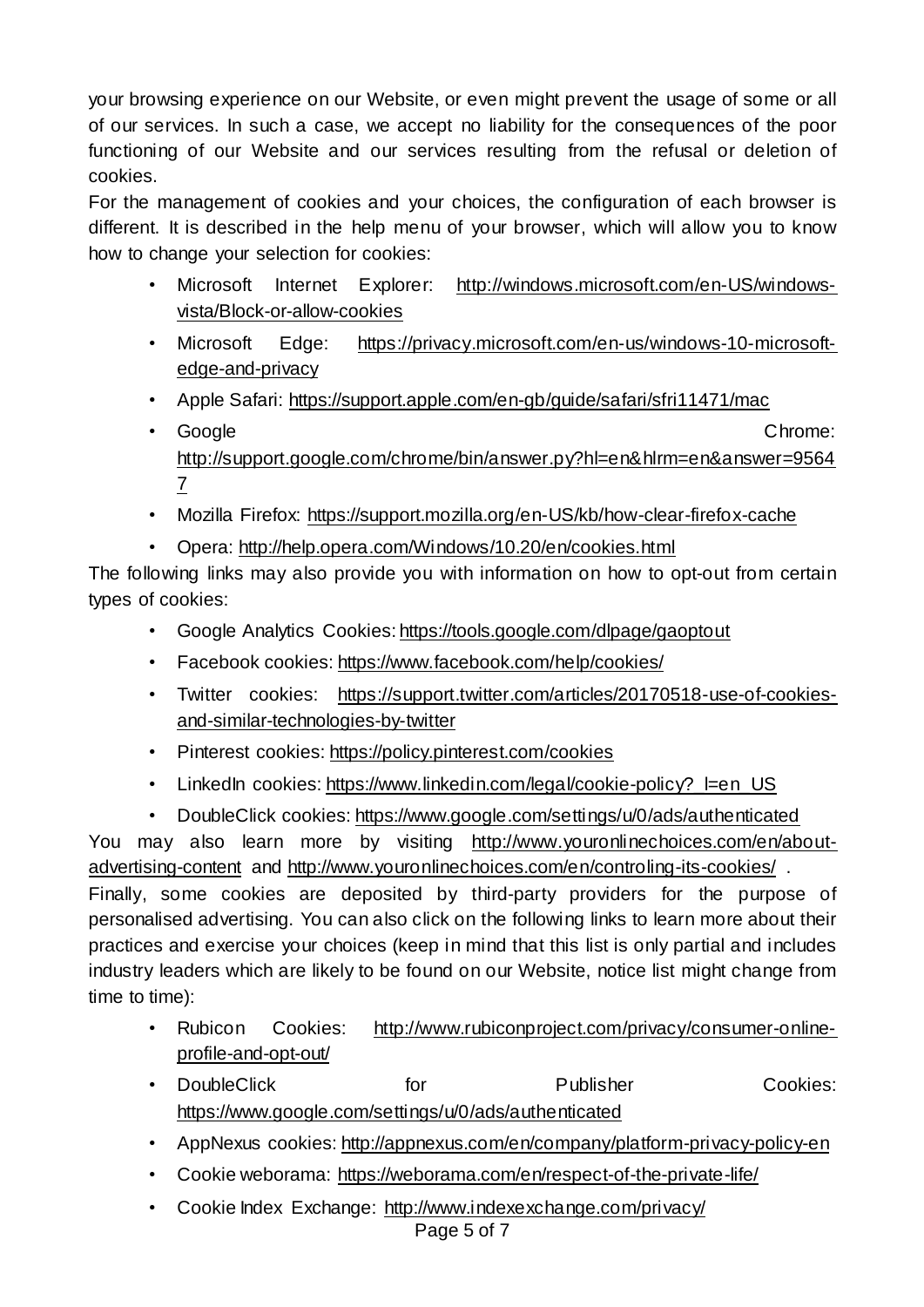- Sovrn: <https://www.sovrn.com/privacy-policy/>
- Pubmatic: <https://pubmatic.com/legal/privacy-policy/>
- AOL (AUTH): <https://policies.oath.com/xw/en/oath/privacy/intl/index.html>
- BREALTIME (CPXI): <http://www.brealtime.com/privacy-policy/>
- District M: <https://districtm.net/en/page/data-and-privacy-policy/>
- PulsePoint: <https://policies.oath.com/xw/en/oath/privacy/intl/index.html>
- OpenX: <https://www.openx.com/legal/privacy-policy/>
- Gumgum: <https://gumgum.com/privacy-policy/>

# **8. Web Beacons**

We may also use a technology called web beacons to collect general information about your use of our Website and your use of special promotions or newsletters. The information we collect by web beacons allows us to statistically monitor the number of people who open our emails. Web beacons also help us to understand the behaviour of our customers, members, and visitors.

# **9. Google Ad and Content Network Privacy Notice**

Third-party vendors, including Google, use cookies to serve ads based on your past visits to our Website. Google's use of the DoubleClick cookie enables it and its partners to serve ads to you based on your visits to our Website and/or other websites on the Internet.

You may opt out of the use of the DoubleClick cookie for interest-based advertising by visiting <http://www.aboutads.info/choices> . If your are based in Europe, please visit http://www.youronlinechoices.eu

# **10. Google Analytics Privacy Notice**

Our Website uses Google Analytics to collect information about the use of our Website. Google Analytics collects information from users such as age, gender, interests, demographics, how often they visit our Website, what pages they visit, and what other websites they have used before coming to our Website. We use the information we get from Google Analytics to analyse traffic, re-market our products and services to users, improve our marketing, advertising, and to improve our Website. We have enabled Google Analytics advertising features such as re-marketing with Google Analytics, Google Display Network Impression Reporting, and Google Analytics Demographics and Interest Reporting. Google

Analytics collects only the IP address assigned to you on the date you visit our Website, not your name or other identifying information. We do not combine the information collected using Google Analytics with your personal data.

Although Google Analytics plants a permanent cookie on your web browser to identify you as a unique user the next time you visit our Website, the cookie cannot be used by anyone but Google. Google also uses specific identifiers to help collect information about the use of our Website. For more information on how Google collects and processes your data, visit https://www.google.com/policies /privacy/partners .